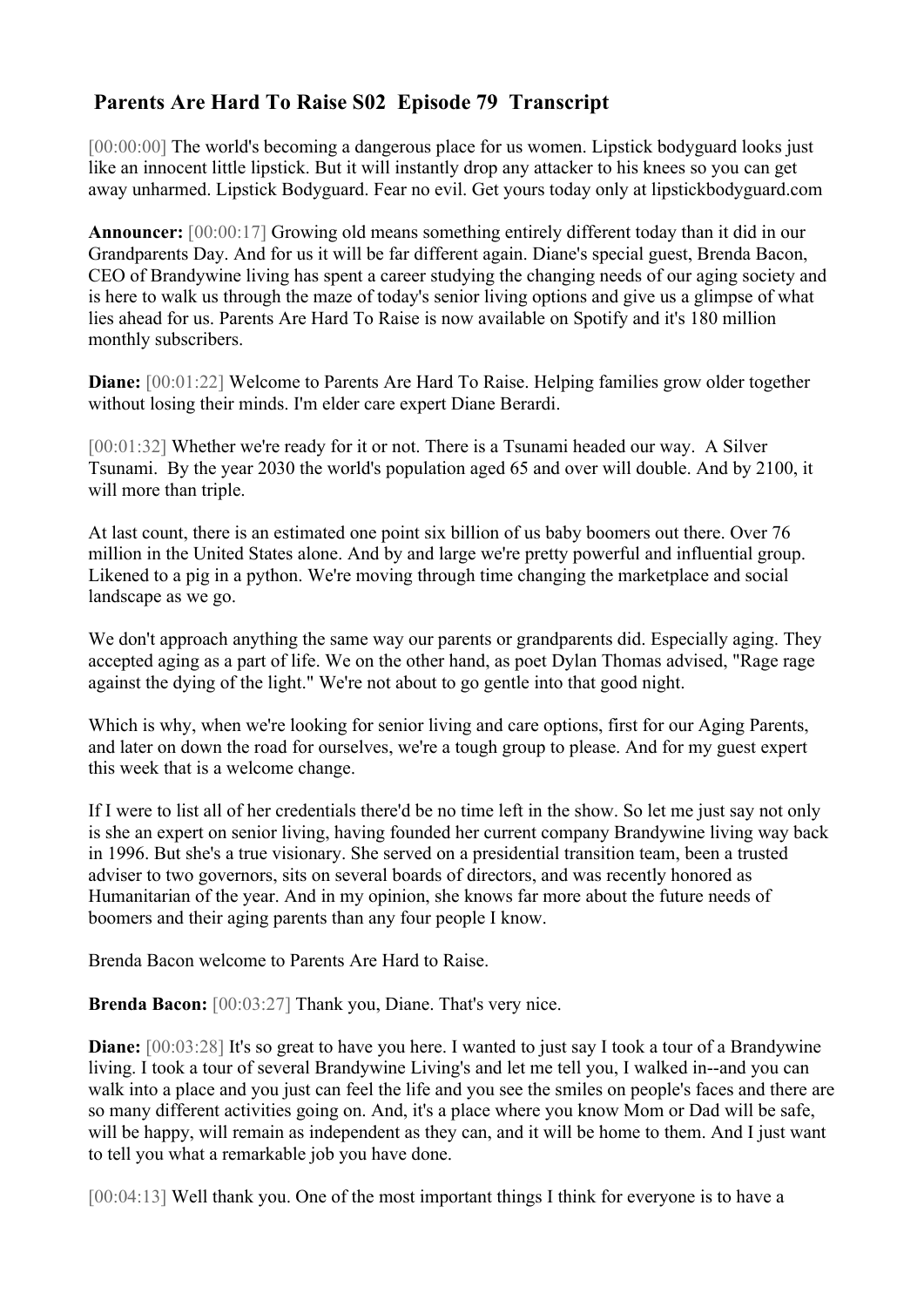reason to get out of bed in the morning. And to look forward to something. So sometimes people think when you go into senior living your day is very regimented and there's nothing to do and it's kind of boring. And we like to think it's a lot of fun. Because all of a sudden you have friends and things to do. You laugh. And that's what we all want for our parents, right? We want them to be happy. We want them to be safe but nothing makes us feel better as baby boomers our parents laugh, like they haven't done in years. Play cards like they haven't done in years. Dance. Or be too busy to take your phone call, or to have you drop by. [laughing]

**Diane:**  $[00:05:05]$  What led you to create assisted living communities?

**Brenda Bacon:** [00:05:12] Assisted Living a relatively young industry, in terms of industries. So you would say it may be 20 25 years old. It's changed a lot and will change a lot as you said in your introduction as it starts to encounter the baby boomer generation. Baby boomers now are the shoppers for their patents, for senior living or for assisted living. In the future they will be the people making the choice and as you said Baby Boomers will make their own choices that are very different than ours. Before senior living or assisted living became available as an option, people had to go into a nursing home. Even if they only needed minimal assistance. Assistance with medication or anything they had to be in a nursing home setting, which as you know is a very facility like setting, high medical model and very little socialization because they're focused on the health care needs as it should be.

[00:06:20] Assisted living gives people the option to have more of a social interaction. It is like living in a small town. But the support staff and care is there, so you don't have to... Think about it is living in a luxury building or luxury home and having no need.

[00:06:41] Well, you've got a chauffeur. You have a chef. You have wait staff. You have people that drive you, you have transportation. And you have choices. You can decide that. You have a pub right down the hall. Okay, and happy hour every day. So those are the things that assisted living can offer. But also you have the security and the peace of mind of knowing that someone's there. We like to say we're up all night so you don't have to be.

**Diane:** [00:07:13] Right.

**Brenda Bacon:** [00:07:14] Because as baby boomers with their parents we are up worried all the time.

**Diane:** [00:07:18] Yes exactly. You know I have a client and she's alone. Her husband died, and she's alone in her home. And her daughter who lives about two hours away is busy, she has children and she doesn't, she can't visit all the time. And so, she had set up she had taken her mom on a tour of an assisted living near her home and set everything up. And I had gone with her and everything was set. And mom said, no I want to stay in my own home. And so the daughter kind of she just threw her hands up and said, "Okay. But you're going to have to have help in the home." And she didn't want a live-in. And for some that works out. Some people don't want someone else living-- a person they don't know-- living in their home. And she still is in her home. But I'll visit her and she'll say to me "I'm so lonely.".

**Brenda Bacon:** [00:08:21] Yes. Yes.

**Diane:**  $[00:08:21]$  And that loneliness... You know you always hear me talk about socialization and that loneliness is the killer. So I say to her, what about let's go. Let's see another assisted living. Why don't we try that again? I think you're ready.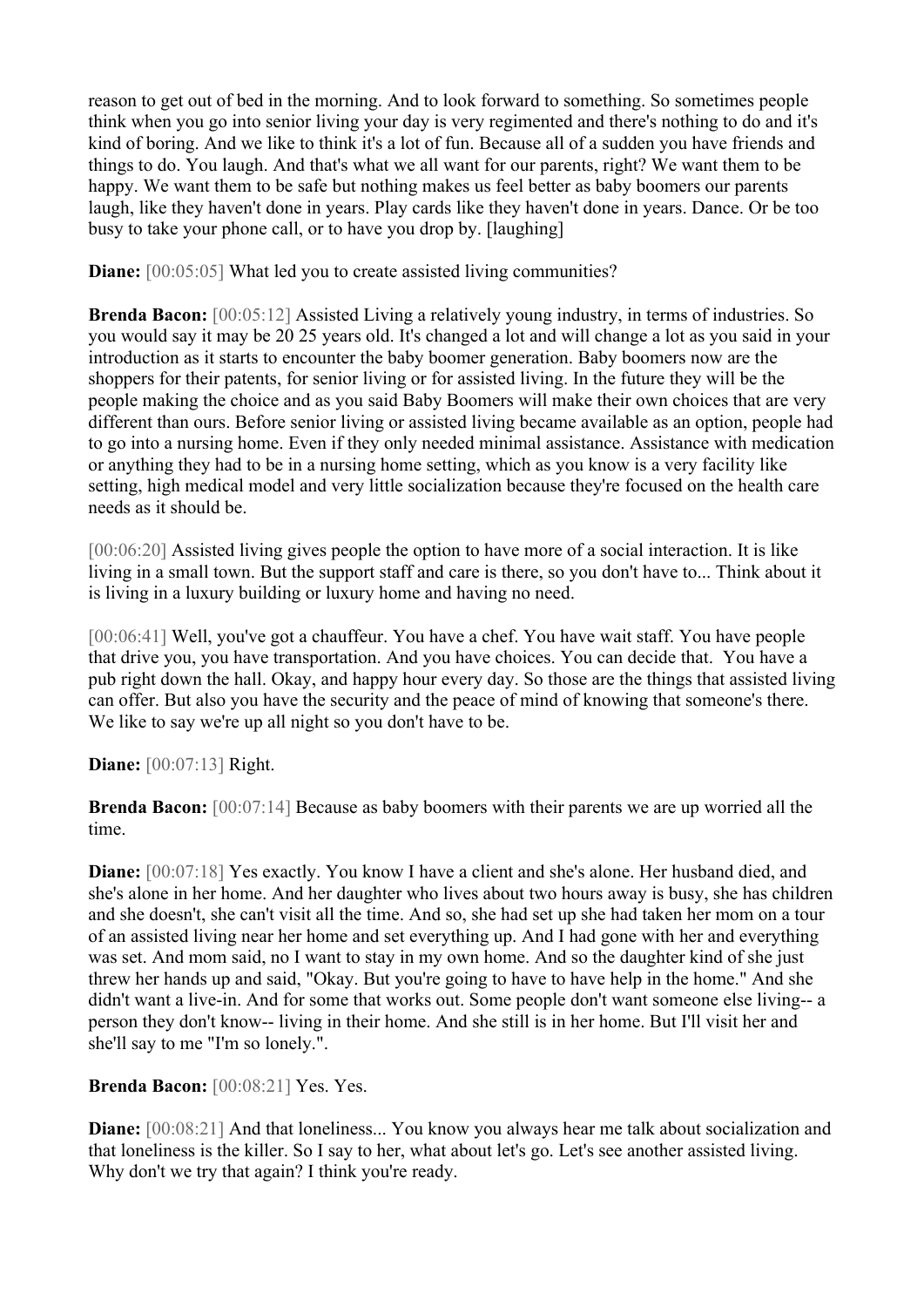[00:08:40] When do you think it's time for people to say, for children to say, okay mom, we have to do that? Or what do we do?

**Brenda Bacon:** [00:08:53] It's not an easy process. Clearly. I mean and it's usually the adult daughter-- the oldest adult daughter-- who gets involved in actually pushing the process along. I will tell you Brandywine has 29 communities in six states. And my 89-year-old mother-in-law lives with us. Okay? [laughing]

**Diane:**  $[00:09:17]$  Oh my. [laughing]

[00:09:20] [laughing] So, I'm not suggesting that I have the answer to this, but...

[00:09:20] We love my mother-in-law living with us. She's lived with us for the past five years, now. We've got all of the precautions in place and everything. And she's very active. But she's got a lot of interaction. You know because my husband and I are there, my son's in and out. All of her nieces and nephews you know she's very accessible to them because she's there with us. But we also have the support there at home now. Now, still in the middle of the night, if I hear a noise, I'll think she's fallen. And I'll run down the stairs. And so you have that kind of dynamic.

[00:10:02] But I want to go back to just the whole issue of socialization and interaction. And that is what I think that we as adult children have to look for first. Because what was going on with my mother-in-law is she was living in her own home in Philadelphia and she, other than talking to friends on the phone, she very rarely went out, unless it was to go to the doctor, or one of us went over to take her out to something, or it was a birthday, or an anniversary. But for day-to-day... No not much going on.

[00:10:37] And so, and I believe that isolation and loneliness are both physically and emotionally probably the biggest ager's there are.

**Diane:**  $[00:10:48]$  Yes exactly.

**Brenda Bacon:** [00:10:50] And so now you know you have, whether you are living-- whatever your living situation is-- or you're in assisted living.

[00:10:59] You have friends and people to talk to so it doesn't necessarily-- it kind of depends on the person and what their situation is, what you need to do, the steps you need to take.

[00:11:09] We're going to continue talking with Brenda Bacon, of Brandywine Living, but of you're a woman or there's a woman in your life, I'm going to tell you about something that you absolutely need to know.

[00:11:24] I Want to tell you about my friend Katie. Katie is a nurse and she was attacked on her way home from work. She was totally taken by surprise. And although Katie is only 5 feet tall and 106 pounds she was easily able to drop her 6 foot 4, 250-pound attacker to his knees and get away unharmed.

Katie wasn't just lucky that day. She was prepared.

In her pocketbook, a harmless looking lipstick, which really contained a powerful man stopping aerosol propellant.

It's not like it was in our grandmother's day. Today just going to and from work or to the mall can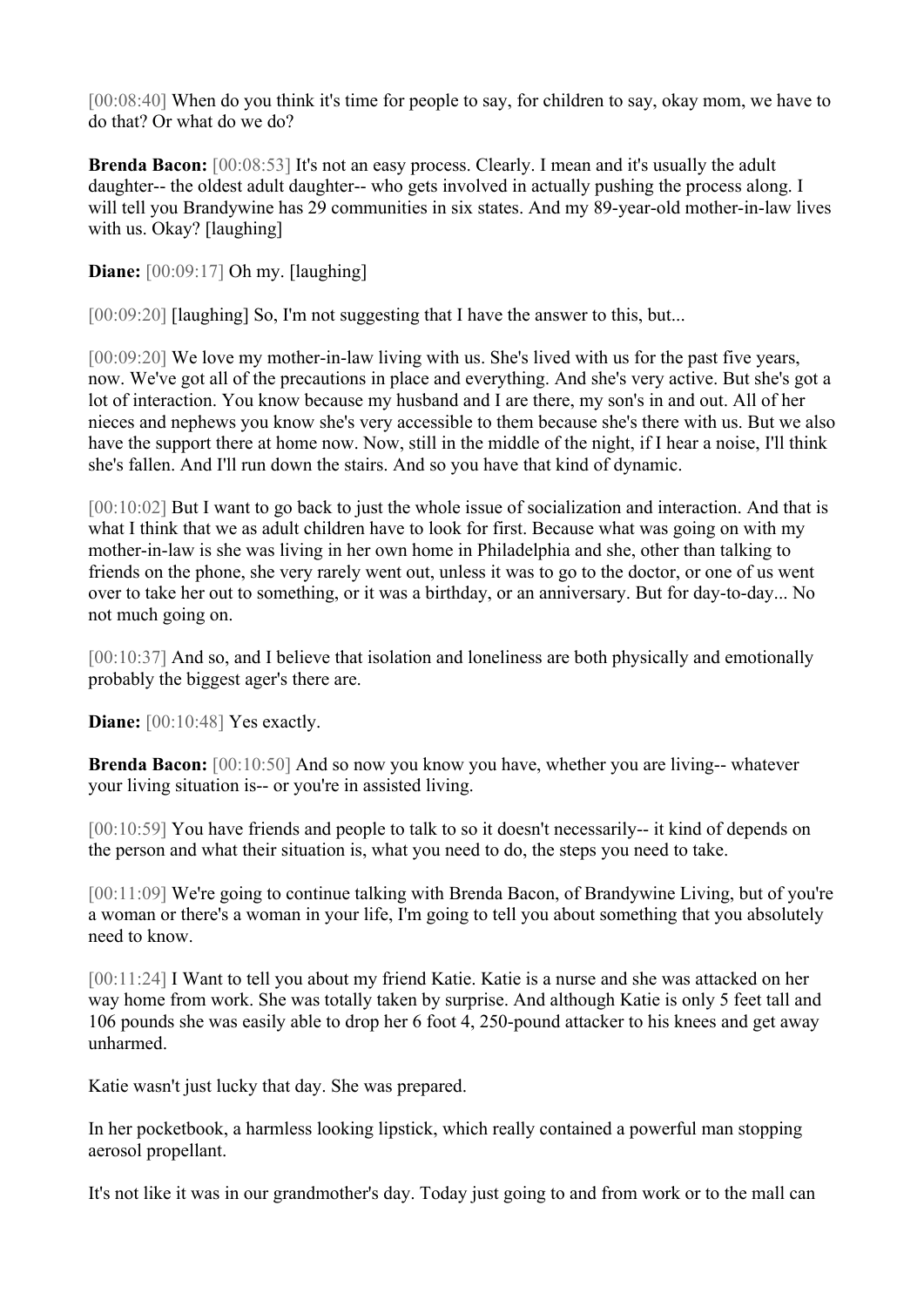have tragic consequences. The FBI says a violent crime is committed every 15 seconds in the United States. And a forcible rape happens every five minutes. And chances are when something happens, no one will be around to help.

It looks just like a lipstick. So no one will suspect a thing. Which is important since experts say, getting the jump on your attacker is all about the element of surprise.

Inside this innocent looking lipstick is the same powerful stuff used by police and the military to disarm even the most powerful, armed aggressor. In fact, National Park rangers used the very same formula that's inside this little lipstick to stop two-thousand pound vicious grizzly bears dead in their tracks. It's like carrying a personal bodyguard with you in your purse or your pocket.

Darkness brings danger. Murderers and rapists use darkness to their advantage. We all know what it's like to be walking at night and hear footsteps coming at us from behind. Who's there? If it's somebody bad, will you be protected? Your life may depend on it.

My friend Katie's close call needs to be a wake up call for all of us. Myself included. Pick up a Lipstick Bodyguard and keep it with you always.

**Announcer:** [00:13:25] You're listening to Parents Are Hard To Raise. Now, thanks to you, the number one Eldercare talk show on Planet Earth. Listen to this and other episodes on demand using the iHeart Radio app. iPhone users can listen on Apple Podcasts and Android users on Google Podcasts.

**Diane:** [00:13:48] There's so many new ways to listen to our show, it's hard to keep track. Spotify. Roku. You can listen on your smartphone with Apple podcasts and Google podcasts. You can get an Apple TV, Direct TV, and even just ask Alexa to play the show for you. It's great, because you don't have to be tied to a radio anymore. You can listen when you want, where you want, for as long as you want. And if you're listening to the show one of these new ways, please do me a favor. Please share this new technology. Help someone learn about the show and show them a new way to listen. I was so excited because I showed someone this week how to listen to the show from his smartphone.

[00:14:29] So we're here talking with Brenda Bacon from Brandywine Living.

[00:14:34] Brenda, what do you see as the difference between baby boomers as customers versus the Silent Generation as residents?

**Brenda Bacon:** [00:14:44] I see a lot of differences. As we saw as baby boomers when we were young. I mean the whole time when you look at people who experienced the civil rights movement, and the women's movement, the sexual revolution the fight against the Vietnam War, all of those things. We are people who "decide" what's going to happen to us, rather than have it happen.

[00:15:08] And I think the difference is when people, you know the traditional for the silent generation, you work till you're 60 or 65 and then you're old. You are classified as being old. And that's just not the case anymore. Because in fact, about three years ago, we took senior out of our name. It used to be Brandywine Senior Living. And we took it out. Because baby boomers do not want to be known as seniors.

**Diane:** [00:15:35] Right. You're right.

**Brenda Bacon:** [00:15:37] I don't care how old they are, they're never going to accept that term.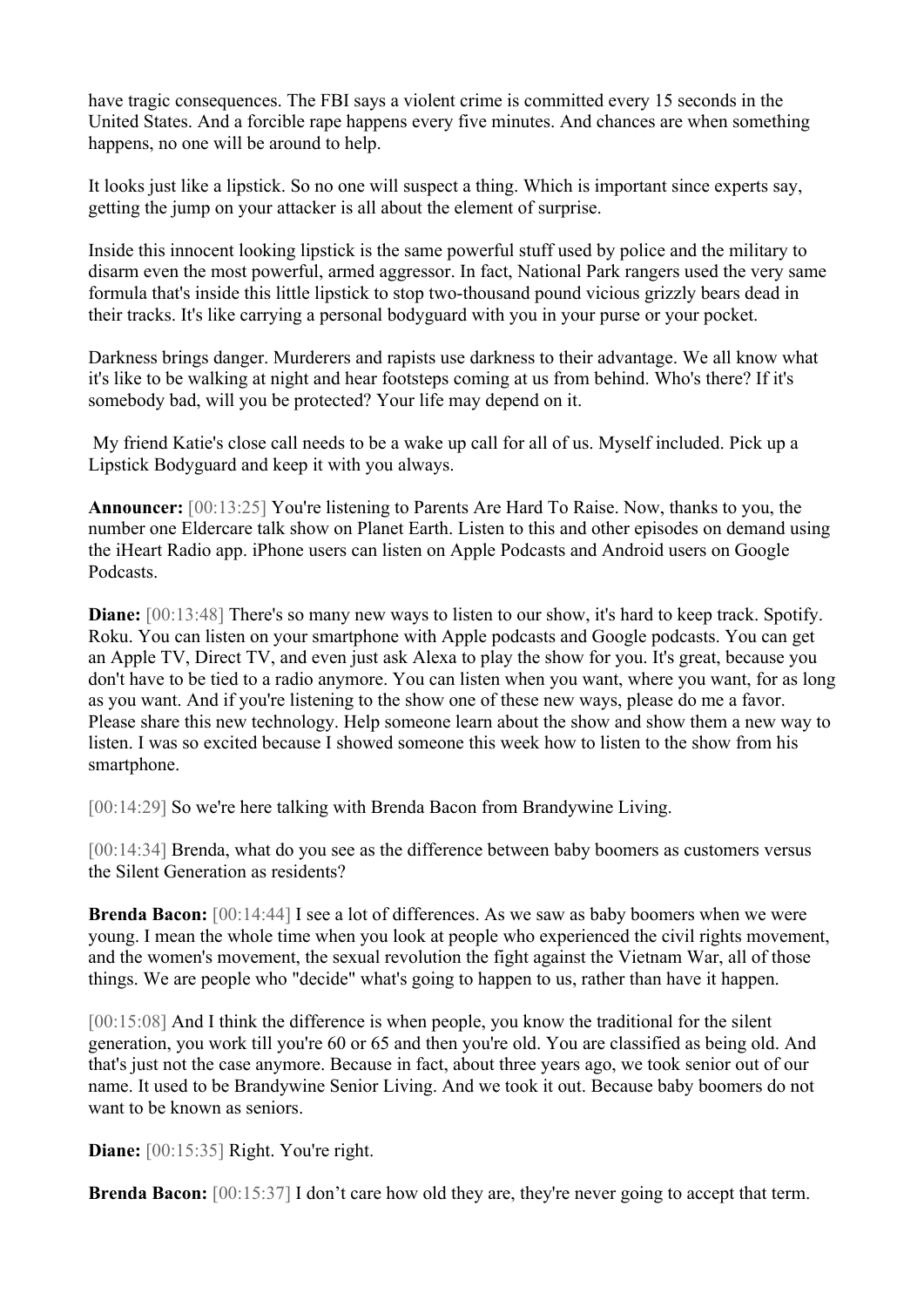[00:15:40] And quite frankly you shouldn't have to declare yourself a Senior in order to access services.

[00:15:48] So you don't want to cook anymore and you don't want to clean and there's no reason to do that. You want to spend your time at the pub or at the movies or whatever you want to do. Then those are things that you should be able to do. So I think what's going to happen with baby boomers is that they are going to demand a very customized lifestyle and have choices on how they want to spend their day.

[00:16:13] So Brandywine, even now we have all day dining. Baby Boomers wouldn't dream of being in a situation where you must eat breakfast from seven to eight, Lunch from 12 to one. And, you know, dinner from five to six. They would not tolerate that.

[00:16:30] They would be I want to eat when I want to eat. Whereas previous generations may have said those are the rules.

**Diane:** [00:16:37] Right. Exactly yes.

**Brenda Bacon:** [00:16:39] So I think, those of us who are in the assisted living business really have to change how we approach what we do. It can't be for our convenience and our staffing patterns. It has to be for what our customer wants.

**Diane:** [00:16:56] Right. That is a true servant leader. You are looking at what your customer wants, not what you think. You know that's... It is amazing. You have to come and visit a Brandywine living. And we're going to find out all your locations in a few minutes.

[00:17:19] How has your company vision evolved from day one to today?

**Brenda Bacon:** [00:17:25] I think it evolves every day. I think you learn a lot, from not only you're your customers or your residents, but also from your team members. We can't have a happy customer unless we have happy team members. They have to really believe that they are doing something that is more important than just coming to make a bed or to serve a meal. They have to believe that they are actually changing someone's life everyday when they come to work and they do. Our residents get very involved with their team members and they know when they're having a bad day. They know when something is going on because sometimes they see them many times more than they see their own families.

[00:18:07] So when we started out with Brandywine, we knew we wanted an alternative to skilled nursing or being home alone. And so this provides that. We've always had a model where there's a nurse in the building 24-hours a day. Just so you can sleep at night.

**Diane:** [00:18:27] Right. Exactly.

**Brenda Bacon:** [00:18:28] You need to have that, and you don't want to have middle of the night calls and all of that. But we've also increased our service and hospitality features over the years. As we see our residents be more interested in doing really unique things. They want to go out to the casino. They want to go to New York to see a show. We have something called Assisted Living week and they do all kinds of crazy, zany things. They put on Plays. They make movies.

**Diane:** [00:19:02] Oh my gosh, that's great!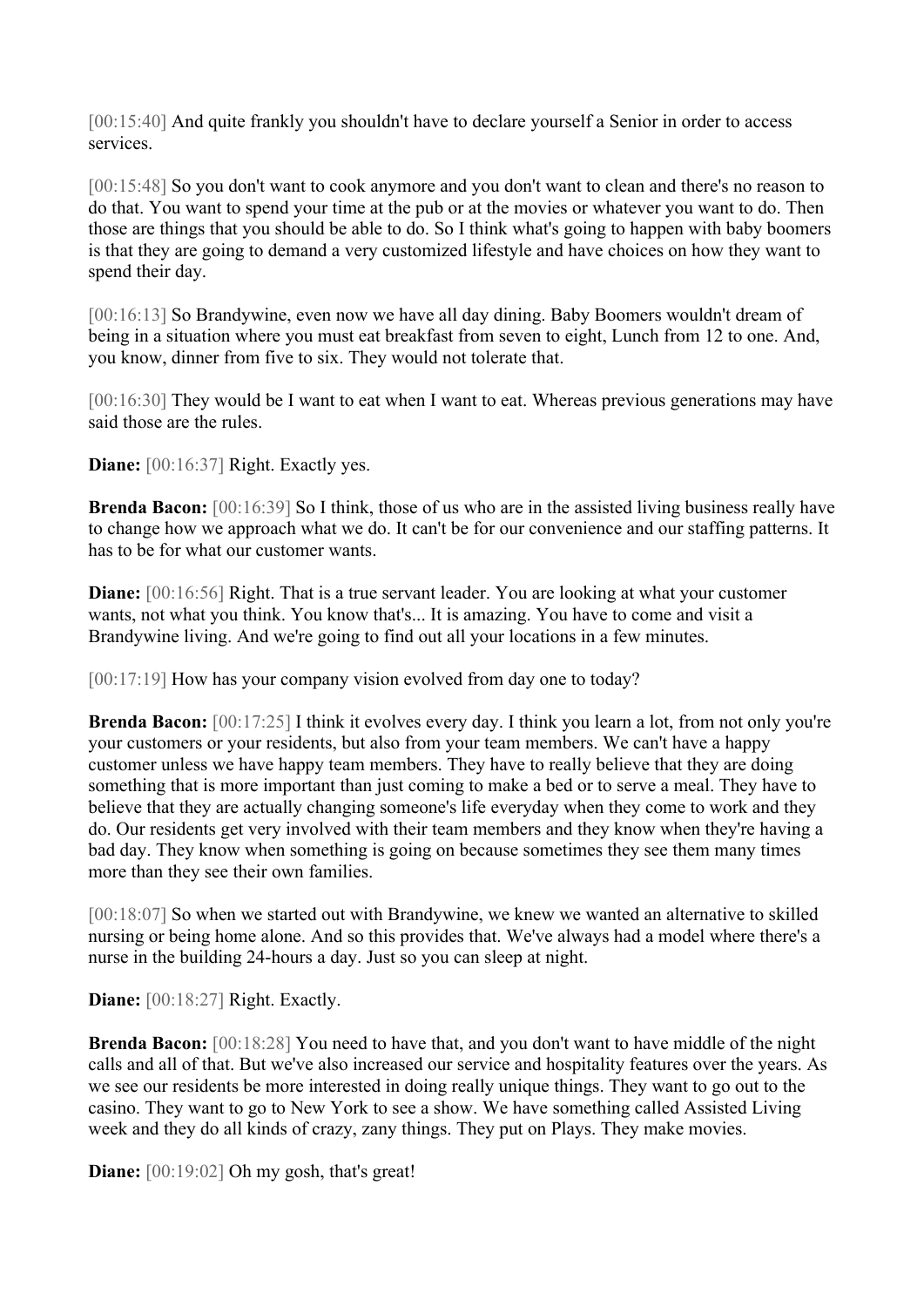**Brenda Bacon:** [00:19:02] It's fun! It's actually a great deal of fun. Very interesting people. Because what we tend to think about seniors is that they maybe don't have anything to offer anymore. They're only talking about World War 2 or talking about what happened.

[00:19:22] So, you see them as kind of seniors, instead of seeing them as people who are fascinating. Every single person fascinating in their own right. And if you take the time to really talk to them they're more interested in talking about now, they'll share the past with you, but they want to talk about the future too. And that will increase with baby boomers, who will always be looking forward not backward.

**Diane:** [00:19:49] Right. That's right.

[00:19:53] How do you spend your day?

**Brenda Bacon:** [00:20:01] Very very eclectic day, most days. I'm either in the office working with our senior team. I travel quite a bit to our buildings. I like to go in the buildings. Brandywine why not a company that has lots of layers of people, vice presidents and senior vice presidents. One of the things that I feel is that you've really got to hear what's going on and see it yourself. Because by the time it gets filtered all the way up to you, it's a whole different thing.

[00:20:32] So walking through a building and stopping and talking to residents and talking to team members probably teaches me more than anything else I could do, than if I hired 15 more people just to see what's going on in the buildings. And so we change and innovate all the time what we're doing as a result of that. Which is exciting.

**Diane:**  $[00:20:54]$  When I visited your Howell, New Jersey Brandywine the director said to me, you know she was so excited she said, our CEO Brenda Bacon, she's here. She's accessible. She comes and visits. And you don't see that. A lot of places you have layers and layers and layers and you know it's crazy.

[00:21:19] I had tried to make an appointment into one particular place. And you had to do it by email, to make an appointment, and I wanted to go the route that you know a child of an aging parent would have to go work for the parent themselves. And so I did that. And then someone got back to me by e-mail. And then they said to call to make an appointment. And then I called, and they said someone would get back to me. And three weeks later, someone got back to me. And I'm thinking oh my gosh, well, I don't know about this place. And I said Okay, they got back to me and they said well we'll have to see when we can fit you in.

**Brenda Bacon:** [00:22:02] Oh Dear.

**Diane:**  $[00:22:02]$  So I was in the area and I just said to my producer let's just go. And he said well we don't have an appointment. Let's just go and see. Because there must be people who stopped by.

**Brenda Bacon:** [00:22:12] Sure.

**Diane:** [00:22:12] You Know they're driving by they see the sign. So we went by and there was a guard gate. And the guard... He didn't have a smile on his face... and he said "Do you have an appointment!".

[00:22:24] And I said, no. You know, I said I tried to get an appointment, but I couldn't so I was wondering if I could just take a tour.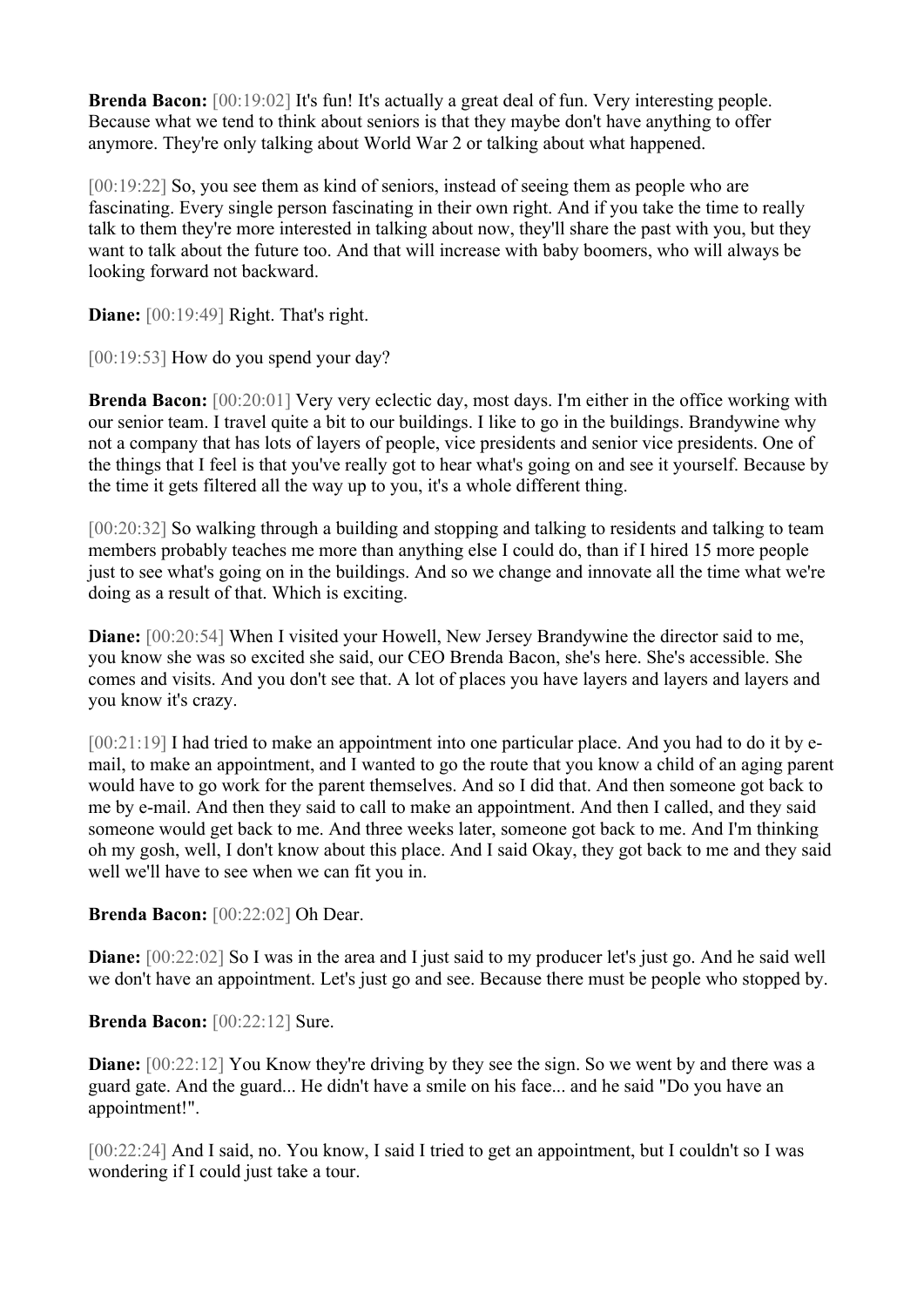[00:22:30] And he said, "Well, I have to call.".

[00:22:32] And so he called.

[00:22:33] He came back and said, "No one can see you now! But you can drive around-- you know the 10 buildings-- walk in and make an appointment there.

[00:22:43] Okay. So we did that.

[00:22:47] And we went in and you know you have to go to, it looked like a hotel desk, and the woman there was sorting through the mail. And I'm standing there... And I cleared my throat and she was still sorting.

[00:23:05] Finally, she looked up.

[00:23:05] She said, "Yes?".

[00:23:06] And I said, Oh well, I wanted to make an appointment for a tour.

[00:23:14] "Fill this out!".

[00:23:14] And It was all questions about you know my parents. So, I said to her, this isn't ... it's not about parents... And I introduce myself and I told her.

[00:23:28] And she said, "Oh. We'll just fill out what you can." [laughing]

[00:23:33] So I'm like, Okay. I did that and then I brought back her.

[00:23:38] She's like, "OK. Someone will be in touch with you.".

[00:23:41] And I said, So, I can't make an appointment, now?" And she said, 'No."

[00:23:44] And then someone finally did call, but I was like, Oh my gosh...

**Brenda Bacon:**  $[00:23:47]$  Think about that. In what other services or good that you purchase, would you take that kind of treatment?

**Diane:**  $[00:23:55]$  Right right, right.

**Brenda Bacon:** [00:23:59] No place. Right?

[00:23:59] And Baby boomers will take it less.

**Diane:**  $[00:24:01]$  You're right.

**Brenda Bacon:** [00:24:03] So that's not going to work for them in the future. And it's not the smart way to do things anyway. What are you afraid of?

[00:24:10] I can understand... You Know there's a certain thing that says well we have to have security. But you don't look like a particularly threatening person. [laughing] So, I don't think that would be the issue.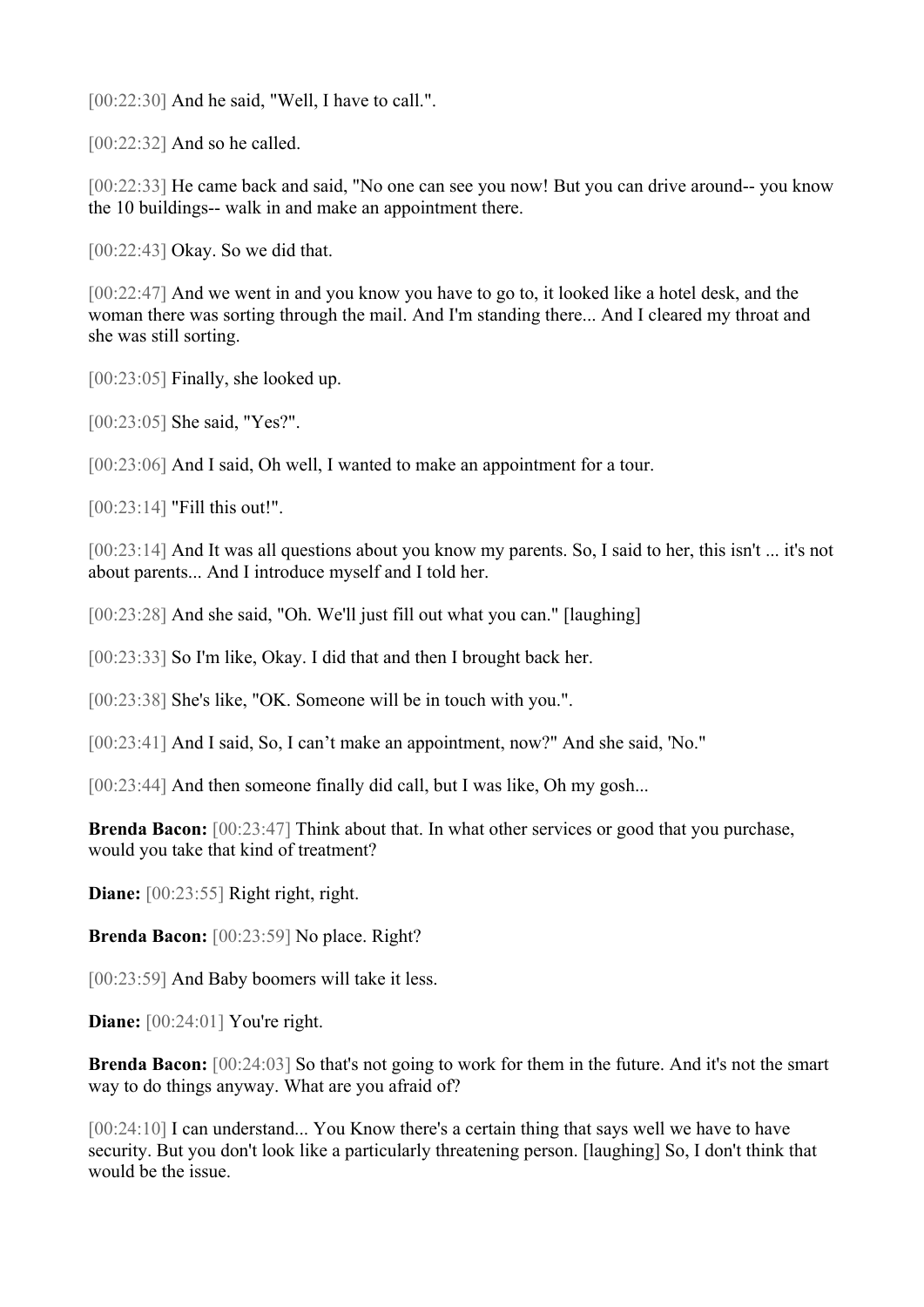[00:24:23] It really is inconvenient for them to see you whenever you walk in. And so, they're going to make it fit their schedule. And I would encourage anyone who is looking at assisted living to walk in and look. See what you see. Because nothing that you read in a brochure or anything else is going to take the place of walking the building, yourself.

[00:24:47] Look at the staff members. Look and see if they're happy, they're smiling, they're interacting with you, they're making eye contact with you. Look and see if the residents are engaged and stuff or they're just sitting around kind of staring into space. And you'll get a feel for what it's like and what it can be like for your mom or your dad. If you don't see that kind of engagement going on when you're walking in without that appointment, then that's probably not the place. Or you want to keep looking until you find that. Because how's mom going to be happy? Look at, you know, when you're passing people, if they don't look happy, then that's what's going to happen with your mom.

**Diane:** [00:25:27] Right.

**Brenda Bacon:** [00:25:28] But if you're if you walk of our building I think you'll see a lot that our residents will stop you and start to talk to you and engage you as they do with me. And staff people do, too.

[00:25:42] It's a community. It's a home. It's A small town.

**Diane:** [00:25:47] Yeah. It Definitely is.

[00:25:49] When I first walked in, there was a gentleman and he gave me a thumbs up. [laughing] He was just walking by.

**Brenda Bacon:** [00:25:59] And he was probably 85 years old and he flirting with you. [laughing].

[00:26:04] As long as it wasn't one of our team members. [laughing]

**Diane:** [00:26:10] And that's great. I Haven't had a man flirt with me in a long time.[laughing] So, that's great.

[00:26:17] What have you learned this year, that was a surprise?

**Brenda Bacon:** [00:26:23] What I've learned this year that is a surprise is that, as everybody thinks about aging, the Silver Tsunami that you're talking about... It really is, it comes in truly a tsunami wave. But, when you think about that tsunami's made up of baby boomers, you really have to think about what services do you provide today to the 85 year old is the generation the silent generation and how are you going to migrate your services so that you meet that Silver Tsunami where they are, and not just say we're here when you get this age you better come knock on our door. Because that's not the way it's going to happen.

[00:27:09] So I think that those are... I've also noticed that even people who are in their late 80s or 90s... the building we open in Alexandria, Virginia for example, we have lots of folks touring that building who are still independent. Couples that are in their 80s, who are saying we're looking for the future.

**Diane:** [00:27:34] That's great.

**Brenda Bacon:** [00:27:34] I love it! [laughing] And they'll come to all of our events. And they'll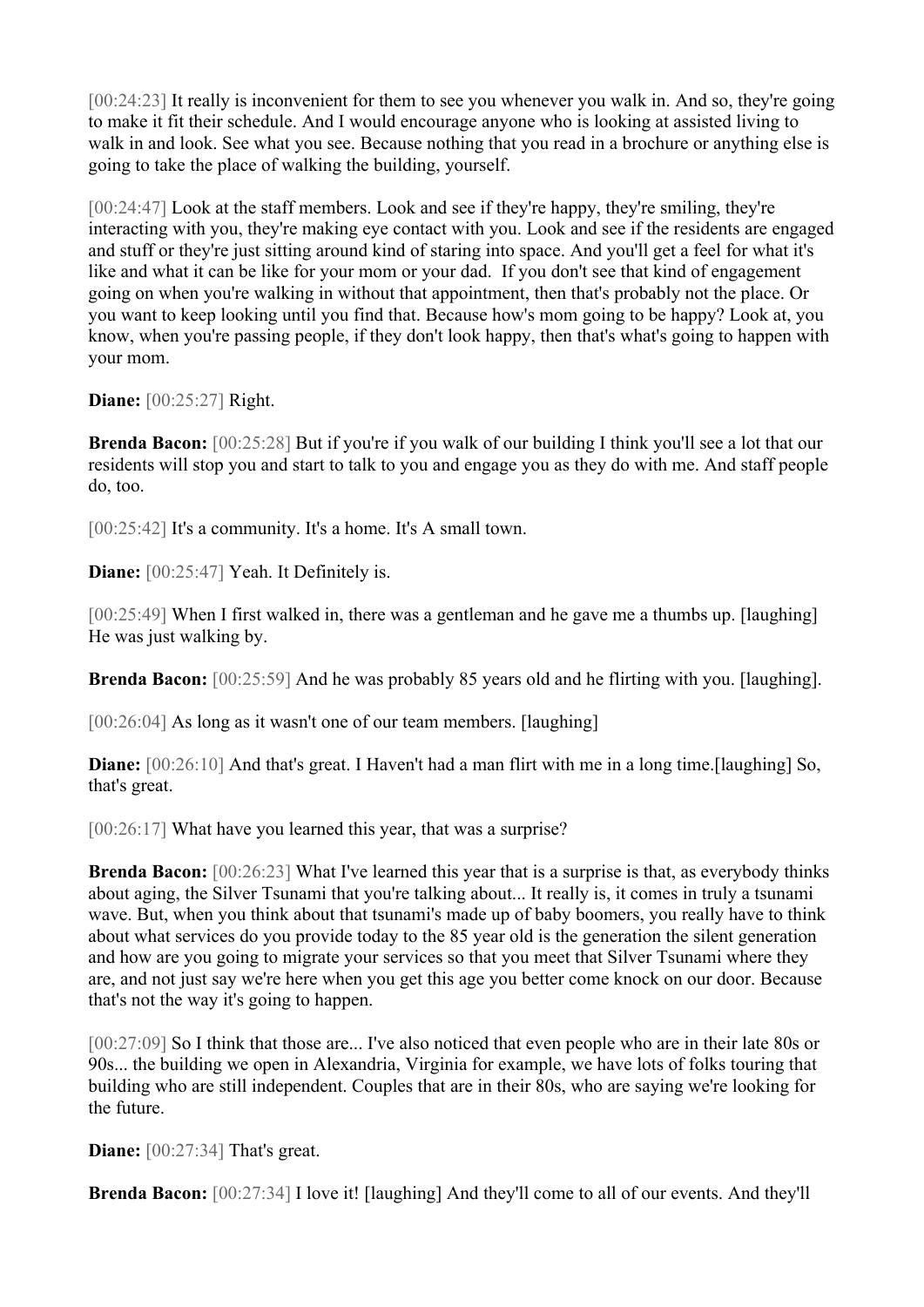have a good time. And they'll hang out. But they're like, "we really don't need assisted living yet."

[00:27:44] People don't want to be labeled. They don't want to be classified as "Seniors" or needing assisted living or whatever. They need to have more choice of how they want to live. And if we can translate that into you're choosing how you want to live and how you want to spend your days, not that you need to go into assisted living because you fell last week.

**Diane:** [00:28:08] Right. Exactly.

[00:28:11] Now your assisted livings, they have the memory care unit?

**Brenda Bacon:** [00:28:17] Yes.

**Diane:** [00:28:17] Do You find that you have more and more clients coming in? That's expanding I would imagine, as people live longer.

[00:28:25] Yes. As people live longer we are seeing a growth in people needing dementia care and needing to be in an environment where they're well protected.

[00:28:37] That is such a strain on a family. The Resident, plus the whole family is going through that pain in such a different way. Certainly I happen to thank that the baby boomer population is putting so much money behind research with regard to dementia that they're determined they're not going to, you know, have that problem [laughing]. And so they're just gonna solve it before it happens. So we'll see. You know there's a lot of very fascinating research.

[00:29:11] But until... there's a saying among people that really think about and work in this industry... That we're going to provide the care until there's a cure.

[00:29:19] So we can't promise that there is a cure. There are a lot of things you can do now, in terms of programming. And again socialization. And living in the moment with residents who are suffering from dementia.

[00:29:34] So if you walk into an environment where people are constantly saying you know, Elizabeth it's time to eat. You've got to sit down now and eat. And she says, well no. I have to go pick up the children now, because she's living in an age of when she was from 28 to 30 or something like that. And you say, "Your children are grown. Your children aren't here yet to come eat." Then you're just going to agitate that resident. Because that's not their reality. And it might be easier to say, "Oh no... The children aren't ready yet. Let's get something to eat and you can get them later. Is that all right?" And then she's like, " Oh ok as long as my children are safe then I will sit down and have something to eat."

[00:30:16] And so when you're looking at communities, look see if the philosophy in the team is doing what the resident wants, rather than doing what they want, which is, "I need to get this meal served and cleaned up, and get outta here."

**Diane:** [00:30:36] Yeah.

[00:30:36] What Is your priority for next year?

**Brenda Bacon:** [00:30:40] My priority for next year is to... I Have lots of priorities for next year... This will be interesting, because I don't want my team to listen to one thing and think I have one priority I actually have 25 priorities, for those of you who work for Brandywine Living [laughing].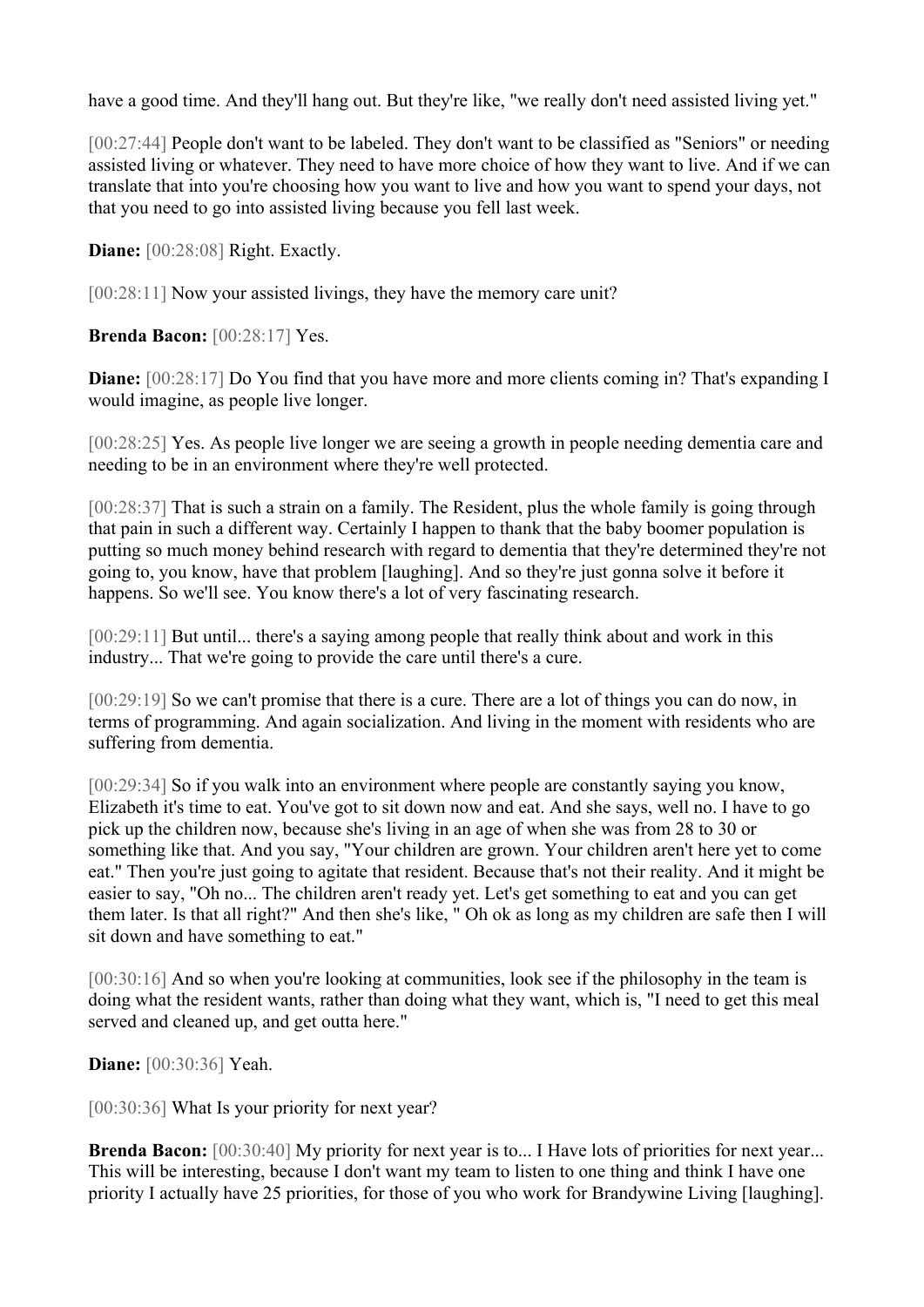[00:30:55] But one of the things that I think we've got to pay attention to is, we're in a full employment environment. That's a really good thing, for a lot of people. And so I'm very happy about that. But we have to be... So we have to be even more the employer of choice to find the right people. Because everybody can't work in assisted living and everybody can't work in a Brandywine. Because you've got to have, you can teach anything but you can't teach heart.

**Diane:**  $[00:31:27]$  Yes you're right.

**Brenda Bacon:** [00:31:28] All those other skills on your résumé may be fine for someone else. We need to talk to you would go through an enormous screening process, for integrity, for decision making, but we're looking also for, Do you have the heart to really interact and know that you're doing something special. And that's not the same as working for Amazon or Dunkin Donuts or someplace else. And nothing wrong with those jobs in those companies but it's a whole different situation. And again we've got the right team members we can't live up to the service that we promised family.

**Diane:** [00:32:09] Sure. Well you must be doing something right. Because I was asking different people, "How long have you been employed?" And, you know, people were saying 12 years, and eight years. So you have people here and that's so important to residents as well. Right?

**Brenda Bacon:** [00:32:24] Yes. That continuity. Yeah. There are part of their family. They truly are.

**Diane:** [00:32:30] And you know, we were talking, they tell an employee things that they might not have told their own children.

**Brenda Bacon:** [00:32:39] They do.

[00:32:39] And it's amazing.

**Brenda Bacon:** [00:32:42] It is amazing.

**Diane:**  $[00:32:42]$  They feel comfortable.

**Brenda Bacon:** [00:32:44] They do. And that's a help. The families become part of our family, too. Often families are here, they'll have meals with their parents.

**Diane:** [00:32:57] Oh, that's great!

**Brenda Bacon:** [00:32:57] Yeah. they'll hang out. They'll go To a movie. Because what happens now is that they don't feel obligated, like I've gotta go take mom to the doctor, I've gotta go see how she's doing. I've got to make sure she's taking her medicine. I'm worried. She's not happy.

**Diane:** [00:33:10] Right.

**Brenda Bacon:** [00:33:11] So, that makes it an unhappy kind of situation. Now you come, you can visit mom, and you have that mom and daughter or son and daughter relationship again, where you're having a meal together or you're laughing, or she said you can't believe what happened yesterday, when we did such and such a thing.

[00:33:29] Well, how long has it been since you heard your mother say that?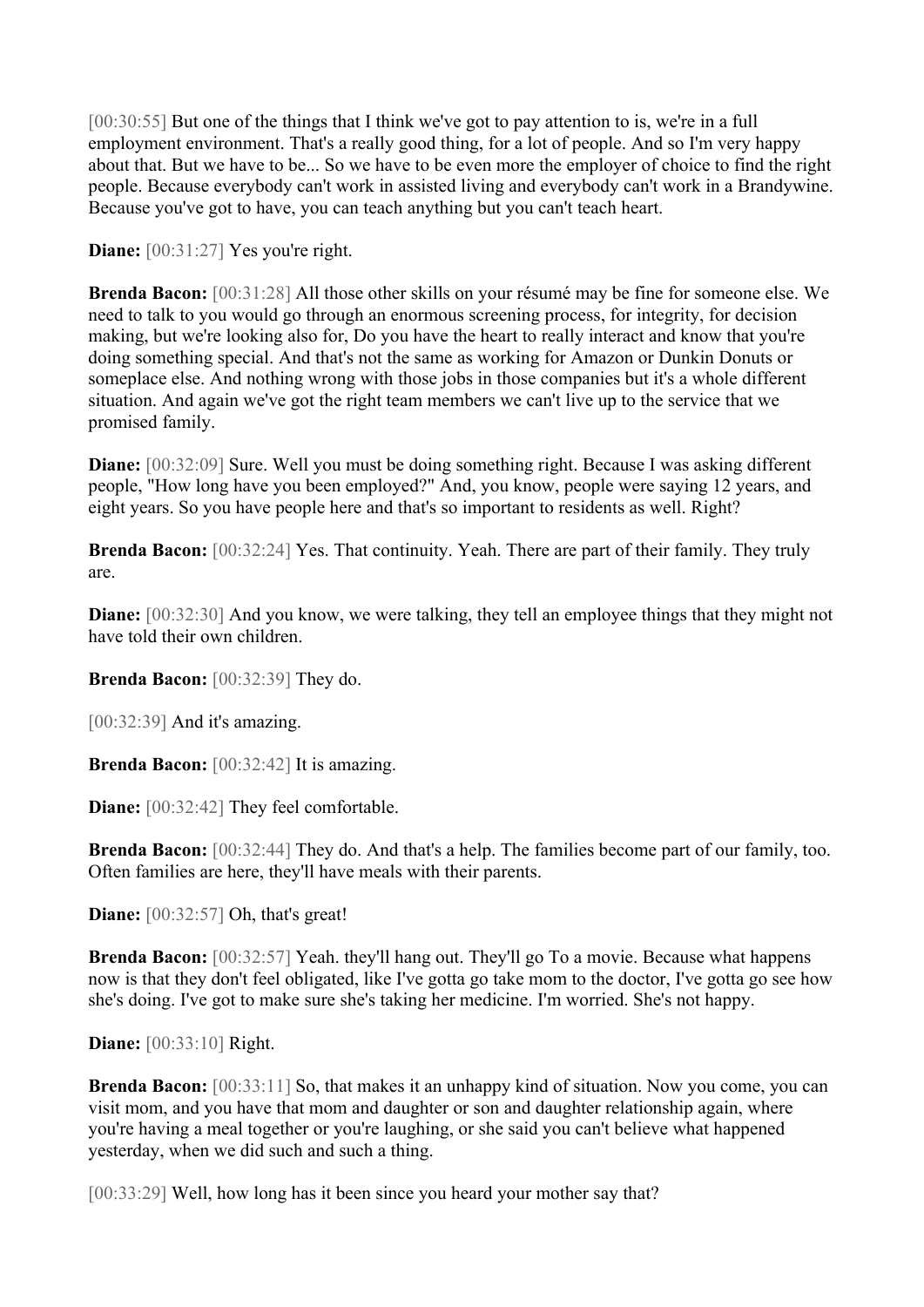**Diane:** [00:33:32] You're right.

**Brenda Bacon:** [00:33:32] And so then it becomes a pleasure to come and visit your parent, rather than a task you have to do.

**Diane:** [00:33:41] Right. I always say to people, you forget what it's like to be that daughter, that son. You know you've been that caregiver or "Mom you have to do this." You know when we had Dr. Lena Aldana on, she was saying she'll get a daughter and a mom coming in, and the daughter's saying "You have to do something with Mom! You have to fix her."

**Brenda Bacon:** [00:34:13] [laughing] Yes. Yes.

[00:34:13] Yeah. And I think of my own parents. They're in their home and, probably about 15 years ago, I tried to get them to move at least closer to me, in a senior community. And they put a deposit on a home, but my father kept saying, "Can I get that money back?. Can I get that money back?" So I knew, the next day, he was going to get that money back. "We're not ready. We're not ready." And I kept saying, they're in a two-family home. And my grandparents used to live downstairs and they lived upstairs. And now they moved downstairs and they live upstairs for when the kids come visiting. But they still have stairs and they have to go into the basement. And transportation becomes an issue. And food shopping. Taking care of a home. And my father, like many people his age, he wants to do everything himself. And he'll say, I have to cut the lawn. Don't take that away from me, because that's how I get my exercise. And I could still drive. And there's all these are things we worry about.

**Brenda Bacon:** [00:35:23] So we worry, and it's right for us to worry. But if you're 85, you should still be able to make your own choices.

[00:35:36] You know, having your children tell you what you can eat and you can't eat, unless there's something really severe wrong that you can't eat a particular thing... I say to my sister-in-law and brother-in-laws and to my husband, all of the time. My mother-in-law will be 90 in November. She can eat what she wants. OK. So saying that's not healthy. You really should eat, this, and this, and that... We should be so lucky to live till we're 90. And I think she'll live another 10 years or more.

[00:36:13] And so, I'm not so much concerned about that. I am concerned about her safety, as you are, with your parents.

[00:36:20] So cutting the lawn and stuff like is probably not the safest thing. But that has to be replaced with something. You can't just say, we're going to take away everything that you do and all your choices and you're going to go sit and reminisce with old people for the rest of your life, that's the rest of your life.

[00:36:42] And so what we do is something that is very different, and that is hopefully, and I'm not saying that people raised their hands and say you know I'm ready for Assisted Living, but again an issue where we have to do a better job with that.

[00:36:57] But. They have to be able to see a future that isn't just sitting around waiting to die.

**Diane:** [00:37:04] Yes. Exactly.

**Brenda Bacon:** [00:37:04] We have to have a reason to get up every morning and look forward to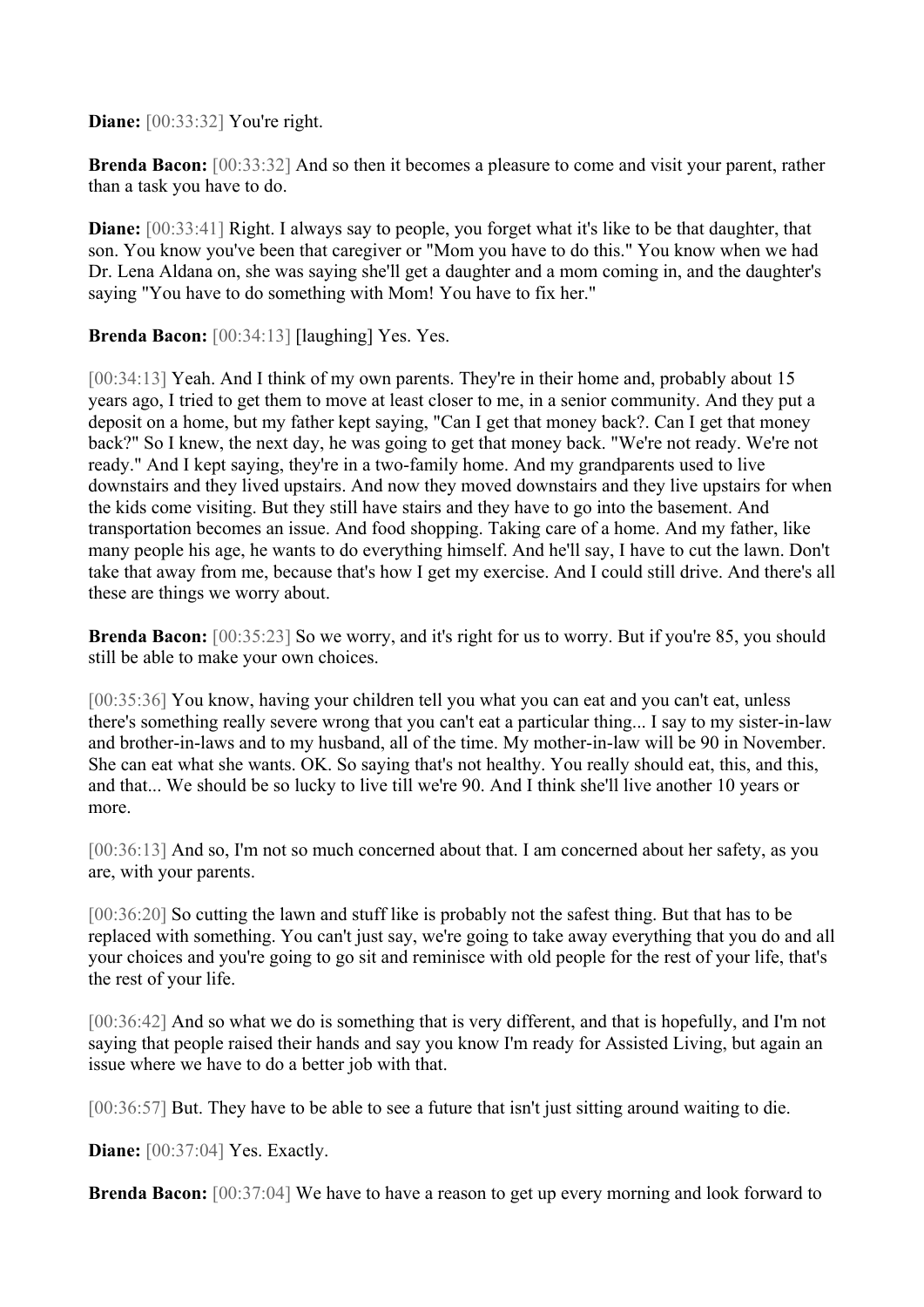the day. And our residents are up and dressed and makeup on. And they haven't worn makeup in years. And they are choosing what they're going to do. And they're interacting with people. So if you're in a community that has 100 people, you still have your own suite. Your own private bathroom. Your decisions about how much time you going to spend interacting with people how much you spend, just in your room watching you know MSNBC or Fox News, or one of the stories, or whatever you like.

[00:37:42] But you've got to be able to make those choices. And when you walk out, if there is a hundred people are out there, you're not going to be best friends with everybody. But there are going to be five or six people that you kinda like.

**Diane:** [00:37:55] Right. Exactly.

**Brenda Bacon:** [00:37:57] You know... and that you can laugh with. And you have some current or past interests that are in common. And it's really good to be able to open the door and just walk down the hall, and you know, grab your friend, have dinner with them. Nobody likes to eat alone.

[00:38:15] You know, that's another thing, with our parents, they don't eat regularly. They don't want to cook just for one person.

**Diane:** [00:38:23] You're right. They don't.

[00:38:24] They've been cooking for family all their lives and it seems like a waste for one person. So, they're not eating. But now, mealtime is like our most social... well, that and Happy Hour! [laughing]

[00:38:34] Happy Hour 's really the hit of the day. [laughing]

**Diane:**  $[00:38:41]$  I think that that's great! It's gotta be a crowded room. And everybody's socializing.

**Brenda Bacon:** [00:38:51] Yep. For Residents and Family Members.

**Diane:** [00:38:52] So that's wonderful. And family members can come and visit at any time?

**Brenda Bacon:** [00:38:57] Absolutely. This Is their parents home. So as they, I mean clearly the doors are locked at 8 o'clock and we have to let them in because we don't want people wandering in, so we have that kind of protection. But, this is your mom's home. And so you should be able to come visit your mom anytime you want.

**Diane:** [00:39:15] Right.

**Brenda Bacon:** [00:39:17] And that's our philosophy. There aren't certain times. The more families that are in the building the better.

**Diane:** [00:39:25] Yeah I think that's great.

[00:39:30] Brenda. How can families find Brandywine Living.

**Brenda Bacon:** [00:39:35] We have a toll free number that they can call. They can go on the Internet and find us. If they drive past a Brandywine, there 29 of them in six states, they can just walk in. The 800 number is 1-8-7-7-4 Brandy. And we answer 24 hours a day.